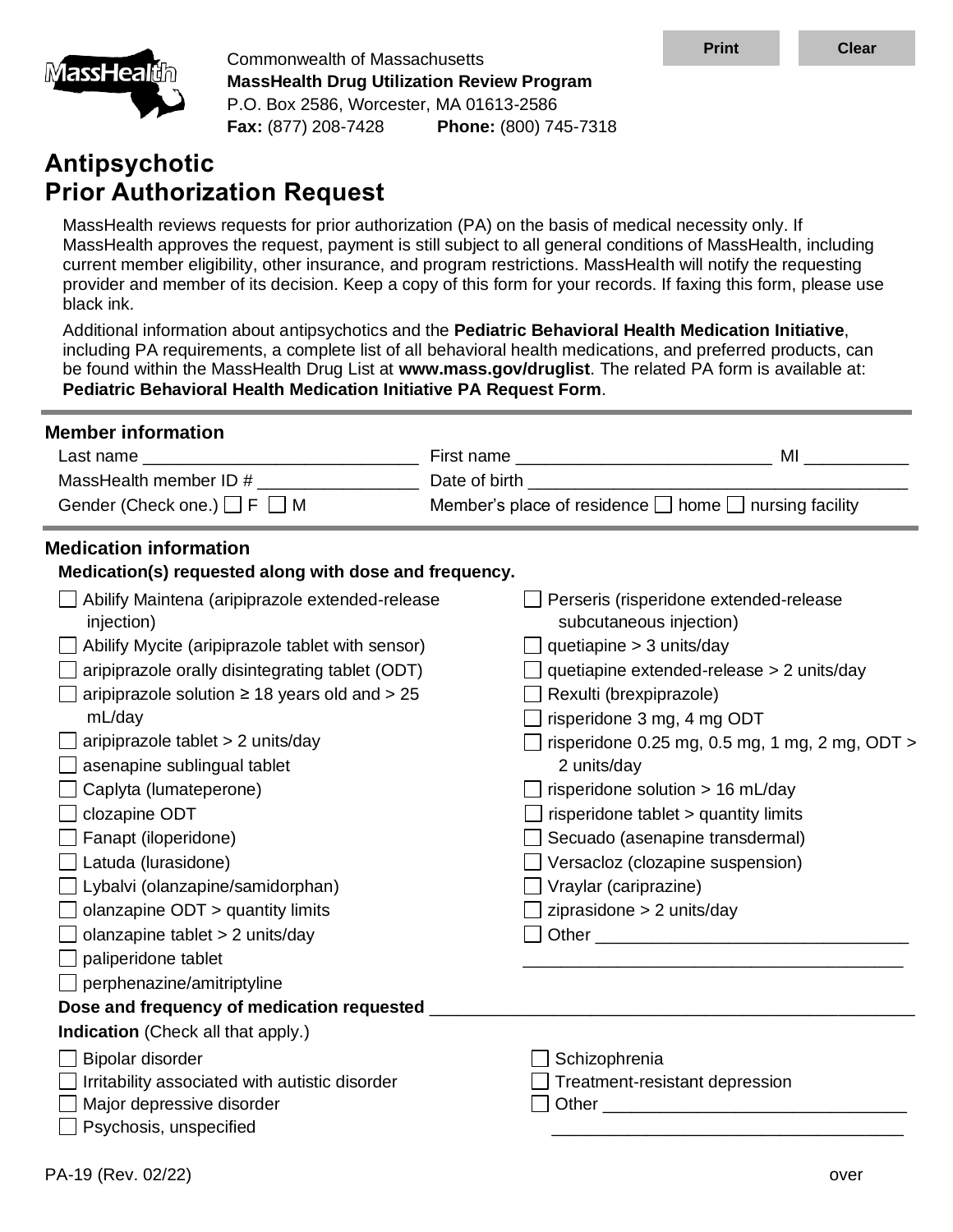Is this member a referral candidate for care coordination?  $\Box$  Yes  $\Box$  No If yes, MassHealth will offer this member care coordination services. Please describe which additional behavioral health services would be beneficial.

\_\_\_\_\_\_\_\_\_\_\_\_\_\_\_\_\_\_\_\_\_\_\_\_\_\_\_\_\_\_\_\_\_\_\_\_\_\_\_\_\_\_\_\_\_\_\_\_\_\_\_\_\_\_\_\_\_\_\_\_\_\_\_\_\_\_\_\_\_\_\_\_\_\_\_\_\_\_\_\_\_\_\_\_\_\_\_\_\_\_

# **Section I. Monotherapy**

#### **Please select previous medication trial(s) as applicable.\***

| onodo modioduon trailo, ao applica                                                                                                                                                                                                              | *For aripiprazole ODT or solution for irritability associated with autistic disorder, a trial with risperidone alone is                                                                                                         |
|-------------------------------------------------------------------------------------------------------------------------------------------------------------------------------------------------------------------------------------------------|---------------------------------------------------------------------------------------------------------------------------------------------------------------------------------------------------------------------------------|
|                                                                                                                                                                                                                                                 | sufficient. For Perseris requests, please document a trial of Risperdal Consta or Invega Sustenna, Invega Trinza,                                                                                                               |
| or Invega Hafyera, or provide clinical rationale for use of Perseris instead of these agents.                                                                                                                                                   |                                                                                                                                                                                                                                 |
| $\Box$ Trial(s) of second-generation (atypical) antipsychotics (Check all that apply.)                                                                                                                                                          |                                                                                                                                                                                                                                 |
|                                                                                                                                                                                                                                                 | □ aripiprazole □ clozapine □ olanzapine □ quetiapine □ risperidone □ ziprasidone □ Other _____                                                                                                                                  |
| $\Box$ Trial of other antipsychotics (Please specify below.)                                                                                                                                                                                    |                                                                                                                                                                                                                                 |
|                                                                                                                                                                                                                                                 |                                                                                                                                                                                                                                 |
| □ If requesting for major depressive disorder or treatment-resistant depression, please document trial of two<br>antidepressants.                                                                                                               |                                                                                                                                                                                                                                 |
|                                                                                                                                                                                                                                                 |                                                                                                                                                                                                                                 |
|                                                                                                                                                                                                                                                 |                                                                                                                                                                                                                                 |
| Please select reason(s) for medical necessity as applicable.                                                                                                                                                                                    |                                                                                                                                                                                                                                 |
| Member is new to MassHealth and has been previously stabilized on requested medication.                                                                                                                                                         |                                                                                                                                                                                                                                 |
| the member is not a candidate for antidepressant therapy.                                                                                                                                                                                       | If request is for major depressive disorder or treatment-resistant depression, please note if the requested<br>agent will be used as adjunctive therapy with current antidepressant treatment or provide clinical rationale why |
| dosage form.                                                                                                                                                                                                                                    | If requesting ODT, solution, or transdermal formulation, please also describe medical necessity for the specific                                                                                                                |
| of oral aripiprazole, and the member's training to use the Abilify Mycite system.                                                                                                                                                               | If requesting Abilify Mycite, please also describe the medical necessity for monitoring the member's ingestion                                                                                                                  |
| If requesting perphenazine/amitriptyline, please also describe the medical necessity for the use of the<br>combination product instead of the commercially available separate agents.                                                           |                                                                                                                                                                                                                                 |
| If requesting Lybalvi, please also complete the questions below.<br>Is the member being treated with an opioid? $\Box$ Yes $\Box$ No<br>Is the member being treated for acute opioid withdrawal? $\Box$ Yes $\Box$ No<br>Other, please explain. |                                                                                                                                                                                                                                 |
|                                                                                                                                                                                                                                                 |                                                                                                                                                                                                                                 |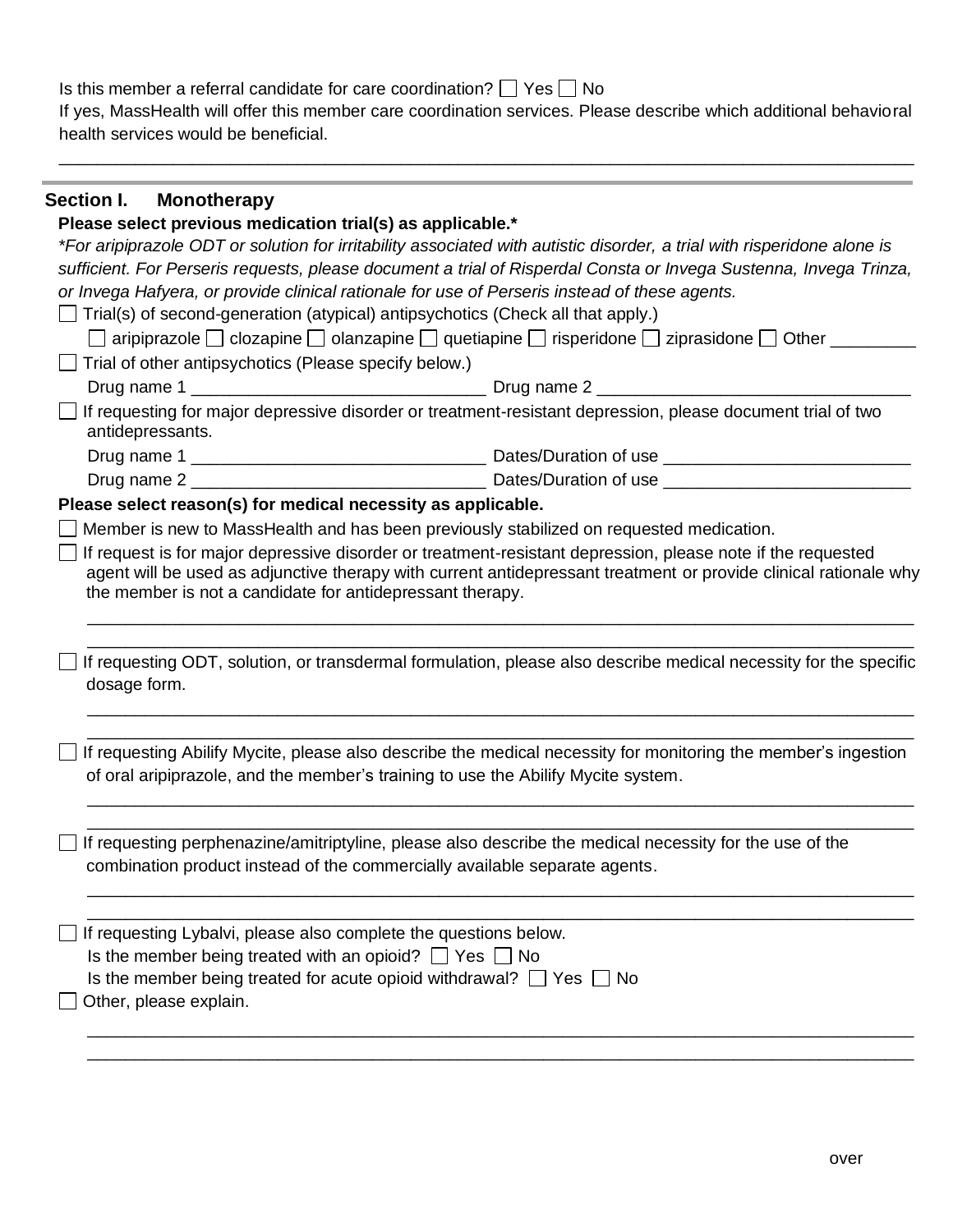**Section II. Antipsychotic Polypharmacy for members ≥ 18 years of age. Please complete information for medications requested and select the reason for polypharmacy with antipsychotics (two or more first-generation and/or second-generation antipsychotics for ≥ 60 days within a 90-day period).**

| 1. Antipsychotic name/dose/frequency | Indication |
|--------------------------------------|------------|
| 2. Antipsychotic name/dose/frequency | Indication |

3. Antipsychotic name/dose/frequency \_\_\_\_\_\_\_\_\_\_\_\_\_\_\_\_\_\_\_\_\_\_\_\_\_\_\_ Indication \_\_\_\_\_\_\_\_\_\_\_\_\_\_\_\_\_\_\_\_\_\_ Is member under the care of a psychiatrist?

 $\Box$  Yes. Please attach specialist consult details (if the prescriber submitting the request is not a specialist).  $\Box$  No For mid-level practitioners (e.g., nurse practitioners, physician assistants), please provide the name and specialty of the collaborating physician.

\_\_\_\_\_\_\_\_\_\_\_\_\_\_\_\_\_\_\_\_\_\_\_\_\_\_\_\_\_\_\_\_\_\_\_\_\_\_\_\_\_\_\_\_\_\_\_\_\_\_\_\_\_\_\_\_\_\_\_\_\_\_\_\_\_\_\_\_\_\_\_\_\_\_\_\_\_\_\_\_\_\_\_\_\_\_\_\_\_\_

 $\Box$  Member was recently discharged from an inpatient setting on requested medications and is currently stable.  $\Box$  Member experienced an inadequate response or adverse reaction to two monotherapy trials with antipsychotics.

| Drug name 1 | Dates/Duration of use (if available)                         |
|-------------|--------------------------------------------------------------|
| Drug name 2 | Dates/Duration of use (if available)                         |
|             | Member is transitioning from one antipsychotic to the other. |

Other, please explain. \_\_\_\_\_\_\_\_\_\_\_\_\_\_\_\_\_\_\_\_\_\_\_\_\_\_\_\_\_\_\_\_\_\_\_\_\_\_\_\_\_\_\_\_\_\_\_\_\_\_\_\_\_\_\_\_\_\_\_\_\_\_\_\_\_\_\_\_\_

### **Section III. Quantity Limits. Please complete information for medication requested and select the reason for exceeding established quantity limits.**

Drug, dose, and frequency of requested antipsychotic \_

Member is not a candidate for dose consolidation (e.g., risperidone 1 mg three times daily can be consolidated to risperidone 3 mg once daily, which does not require PA).

 $\Box$  Other. Please describe medical necessity for exceeding quantity limits.

# **Section IV. Please complete for all requests for non-preferred drug products if one or more preferred drug products have been designated for this class of drugs.**

If one or more preferred drug products have been designated for this class of drugs, and if you are requesting PA for a non-preferred drug product, please provide medical necessity for prescribing the non-preferred drug product rather than the preferred drug product.

\_\_\_\_\_\_\_\_\_\_\_\_\_\_\_\_\_\_\_\_\_\_\_\_\_\_\_\_\_\_\_\_\_\_\_\_\_\_\_\_\_\_\_\_\_\_\_\_\_\_\_\_\_\_\_\_\_\_\_\_\_\_\_\_\_\_\_\_\_\_\_\_\_\_\_\_\_\_\_\_\_\_\_\_\_\_\_\_\_\_ \_\_\_\_\_\_\_\_\_\_\_\_\_\_\_\_\_\_\_\_\_\_\_\_\_\_\_\_\_\_\_\_\_\_\_\_\_\_\_\_\_\_\_\_\_\_\_\_\_\_\_\_\_\_\_\_\_\_\_\_\_\_\_\_\_\_\_\_\_\_\_\_\_\_\_\_\_\_\_\_\_\_\_\_\_\_\_\_\_\_

\_\_\_\_\_\_\_\_\_\_\_\_\_\_\_\_\_\_\_\_\_\_\_\_\_\_\_\_\_\_\_\_\_\_\_\_\_\_\_\_\_\_\_\_\_\_\_\_\_\_\_\_\_\_\_\_\_\_\_\_\_\_\_\_\_\_\_\_\_\_\_\_\_\_\_\_\_\_\_\_\_\_\_\_\_\_\_ \_\_\_\_\_\_\_\_\_\_\_\_\_\_\_\_\_\_\_\_\_\_\_\_\_\_\_\_\_\_\_\_\_\_\_\_\_\_\_\_\_\_\_\_\_\_\_\_\_\_\_\_\_\_\_\_\_\_\_\_\_\_\_\_\_\_\_\_\_\_\_\_\_\_\_\_\_\_\_\_\_\_\_\_\_\_\_

# **MassHealth Pediatric Behavioral Health Medication Initiative**

**Please fill out all the sections below, as applicable, for pediatric members only. You may also use the [Pediatric Behavioral Health Medication Initiative PA Request Form](https://mhdl.pharmacy.services.conduent.com/MHDL/pubpa.do) if the member is prescribed other behavioral health medications.**

### **Section I. Please complete for all requests for medications subject to the Pediatric Behavioral Health Medication Initiative for members < 18 years of age.**

Is the member currently in an acute care setting?

 $\Box$  Yes (Inpatient)  $\Box$  Yes (Community Based Acute Treatment)

 $\Box$  Yes (Partial Hospitalization)  $\Box$  No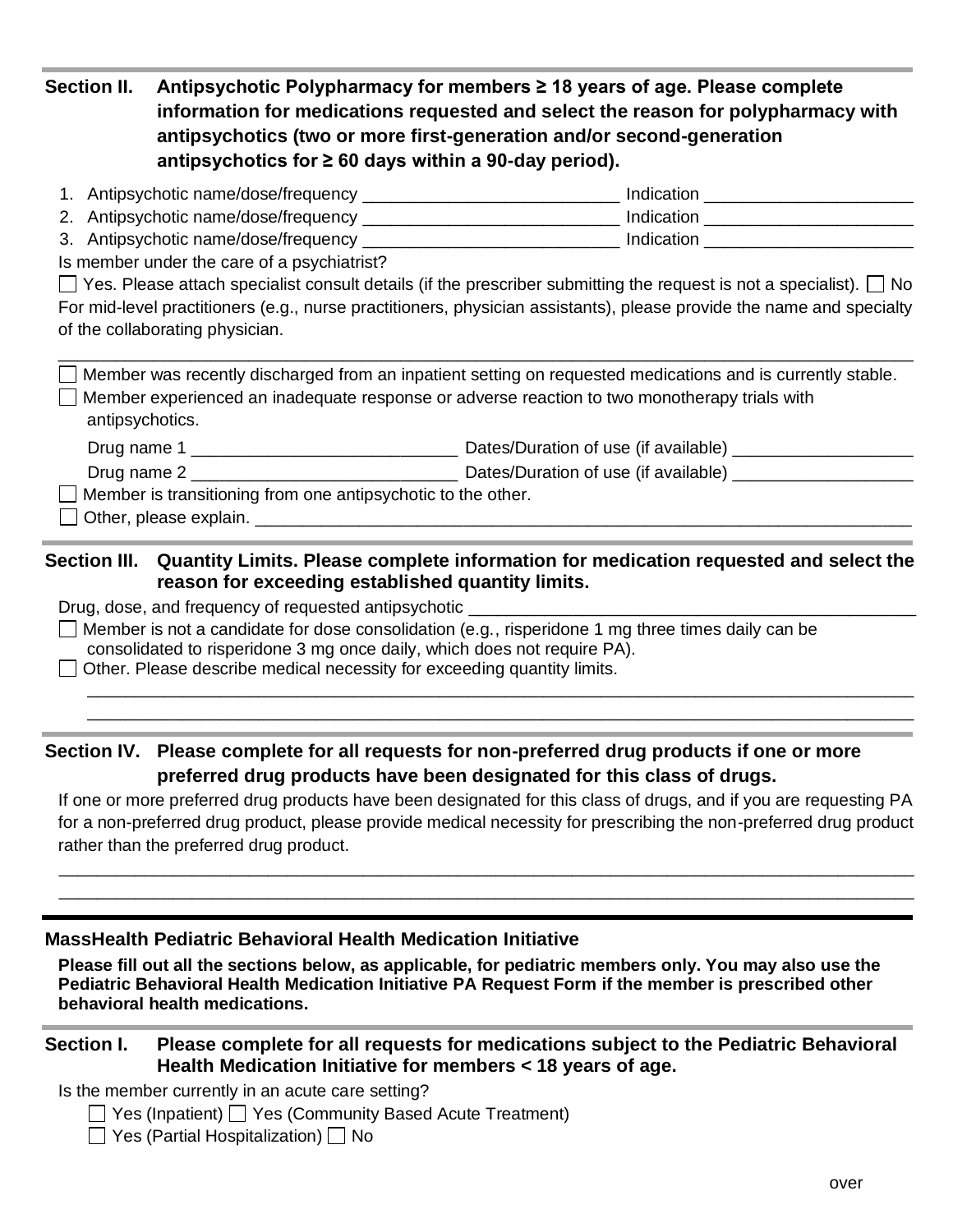| Psychiatric care provided is coordinated with other psychotherapeutic and community based services. $\Box$ Yes [<br>* Sample informed consent form available on the MassHealth PBHMI Information webpage. For additional information go to:<br>https://www.mass.gov/info-details/pediatric-behavioral-health-medication-initiative-pbhmi-information | ∣No |
|------------------------------------------------------------------------------------------------------------------------------------------------------------------------------------------------------------------------------------------------------------------------------------------------------------------------------------------------------|-----|
| $\Box$ Yes. Please document details of interventions below, if applicable. $\Box$ No                                                                                                                                                                                                                                                                 |     |
| targeted clinical mental health related concerns (e.g., Applied Behavioral Analysis, Children's Behavioral Health<br>Initiative, school interventions, specialized placement)?                                                                                                                                                                       |     |
| Is the member/family currently receiving appropriate psychotherapeutic and/or community based services for the                                                                                                                                                                                                                                       |     |
| Department of Youth Services (DYS)                                                                                                                                                                                                                                                                                                                   |     |
| Please document agency involvement.<br>$DCF \Box$ Department of Mental Health (DMH) $\Box$ Department of Developmental Services (DDS)                                                                                                                                                                                                                |     |
|                                                                                                                                                                                                                                                                                                                                                      |     |
| □ Home with Parent/Guardian □ Foster Care □ Residential Treatment Facility                                                                                                                                                                                                                                                                           |     |
| $\Box$ Parent/Guardian $\Box$ Department of Children and Families (DCF)<br>Please document member placement status.                                                                                                                                                                                                                                  |     |
| Please document member custody status.                                                                                                                                                                                                                                                                                                               |     |
| of the collaborating physician.                                                                                                                                                                                                                                                                                                                      |     |
| For mid-level practitioners (e.g., nurse practitioners, physician assistants), please provide the name and specialty                                                                                                                                                                                                                                 |     |
|                                                                                                                                                                                                                                                                                                                                                      |     |
| Specialist consult details (if the prescriber submitting the request is not a specialist)                                                                                                                                                                                                                                                            |     |
|                                                                                                                                                                                                                                                                                                                                                      |     |
| Please indicate prescriber specialty below.                                                                                                                                                                                                                                                                                                          |     |
| Has informed consent from a parent or legal guardian been obtained?* $\Box$ Yes $\Box$ No                                                                                                                                                                                                                                                            |     |
| weight, metabolic, movement disorder, cardiovascular, and prolactin-related effects)?                                                                                                                                                                                                                                                                |     |
| $\Box$ No<br>For regimens including an antipsychotic, are appropriate safety screenings and monitoring being conducted (e.g.,                                                                                                                                                                                                                        |     |
|                                                                                                                                                                                                                                                                                                                                                      |     |
| On the current regimen, is the member considered to be a severe risk of harm to self or others?                                                                                                                                                                                                                                                      |     |
| $\Box$ No                                                                                                                                                                                                                                                                                                                                            |     |
| $\Box$ Yes. Please document dates of hospitalization within the past three months.                                                                                                                                                                                                                                                                   |     |
| Has the member been hospitalized for a psychiatric condition within the past three months?                                                                                                                                                                                                                                                           |     |
|                                                                                                                                                                                                                                                                                                                                                      |     |

Please document complete treatment plan (include all antipsychotic agents [first-generation and/or secondgeneration]).

- 1. Antipsychotic name/dose/frequency \_\_\_\_\_\_\_\_\_\_\_\_\_\_\_\_\_\_\_\_\_\_\_\_\_\_\_ Indication \_\_\_\_\_\_\_\_\_\_\_\_\_\_\_\_\_\_\_\_\_\_ 2. Antipsychotic name/dose/frequency \_\_\_\_\_\_\_\_\_\_\_\_\_\_\_\_\_\_\_\_\_\_\_\_\_\_\_ Indication \_\_\_\_\_\_\_\_\_\_\_\_\_\_\_\_\_\_\_\_\_\_
- 3. Antipsychotic name/dose/frequency \_\_\_\_\_\_\_\_\_\_\_\_\_\_\_\_\_\_\_\_\_\_\_\_\_\_\_ Indication \_\_\_\_\_\_\_\_\_\_\_\_\_\_\_\_\_\_\_\_\_\_

**within a 90-day period.**

4. Other(s) \_\_\_\_\_\_\_\_\_\_\_\_\_\_\_\_\_\_\_\_\_\_\_\_\_\_\_\_\_\_\_\_\_\_\_\_\_\_\_\_\_\_\_\_\_\_\_\_\_\_\_\_\_\_\_\_\_\_\_\_\_\_\_\_\_\_\_\_\_\_\_\_\_\_\_\_\_\_\_\_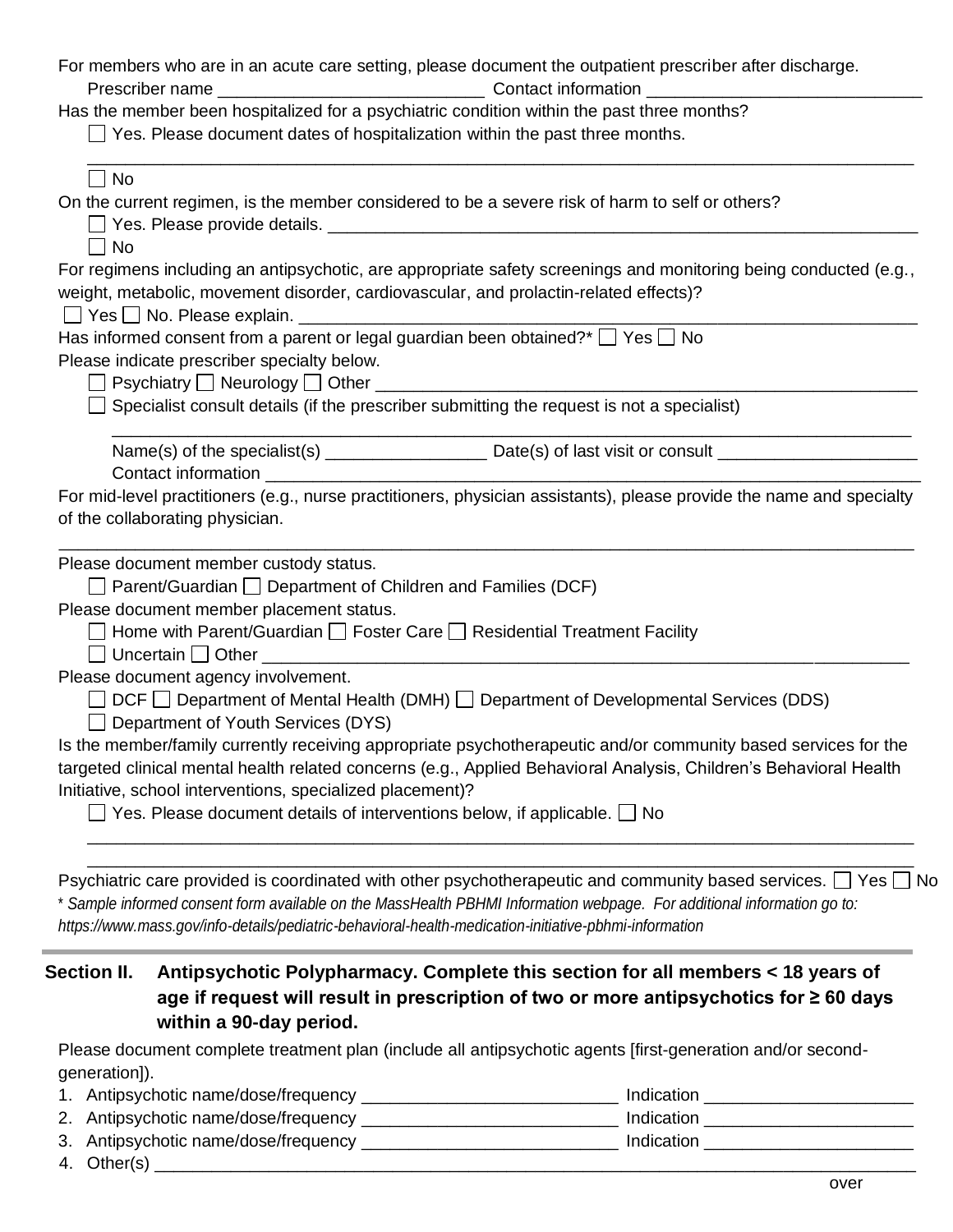| Please select the stage of treatment and clinical rationale for antipsychotic polypharmacy. |
|---------------------------------------------------------------------------------------------|
|---------------------------------------------------------------------------------------------|

|                                                                                                | Acute stage (initiation of antipsychotic treatment likely with subsequent dose adjustments to maximize |  |
|------------------------------------------------------------------------------------------------|--------------------------------------------------------------------------------------------------------|--|
| response and minimize side effects)                                                            |                                                                                                        |  |
| □ Member experienced an inadequate response or adverse reaction to two monotherapy trials with |                                                                                                        |  |
| antipsychotics.                                                                                |                                                                                                        |  |
|                                                                                                | Dates/Duration of use                                                                                  |  |
| Drug name 2                                                                                    | Dates/Duration of use                                                                                  |  |
| $\Box$ Member is transitioning from one antipsychotic to the other.                            |                                                                                                        |  |
| $\Box$ Other, please explain.                                                                  |                                                                                                        |  |

**Maintenance stage** (response to antipsychotic treatment with goal of remission or recovery)

- 1. Is the regimen effective, therapy benefits outweigh risks, and appropriate monitoring is in place?  $\Box$  Yes  $\Box$  No
- 2. Has the member been on the requested regimen for  $\geq 12$  months?
- $\Box$  Yes. Please document clinical rationale for extended therapy.
	- $\Box$  Previous efforts to reduce/simplify the antipsychotic regimen in the past 24 months resulted in symptom exacerbation.
	- $\Box$  Family/caregiver does not support the antipsychotic regimen change at this time due to risk of exacerbation.

\_\_\_\_\_\_\_\_\_\_\_\_\_\_\_\_\_\_\_\_\_\_\_\_\_\_\_\_\_\_\_\_\_\_\_\_\_\_\_\_\_\_\_\_\_\_\_\_\_\_\_\_\_\_\_\_\_\_\_\_\_\_\_\_\_\_\_\_\_\_\_\_\_\_\_\_\_\_\_\_\_\_\_\_

\_\_\_\_\_\_\_\_\_\_\_\_\_\_\_\_\_\_\_\_\_\_\_\_\_\_\_\_\_\_\_\_\_\_\_\_\_\_\_\_\_\_\_\_\_\_\_\_\_\_\_\_\_\_\_\_\_\_\_\_\_\_\_\_\_\_\_\_\_\_\_\_\_\_\_\_\_\_\_\_\_

- Other significant barrier for antipsychotic therapy discontinuation. Please explain.
- $\Box$  No

**Discontinuation stage** (clinically indicated that the antipsychotic regimen can likely be successfully tapered)

- $\Box$  Member is transitioning from one antipsychotic to the other.
- $\Box$  Member is tapering antipsychotic. Please describe taper plan including duration.  $\Box$

### **Section III. Antipsychotic Request for Members < six years of age.**

Please document complete treatment plan (include all antipsychotic agents [first-generation and/or secondgeneration] with dose/frequency/duration and indication(s) for the requested medication(s)).

| Please select the stage of treatment and clinical rationale for use of an antipsychotic for this member < six years of |  |
|------------------------------------------------------------------------------------------------------------------------|--|
| age.                                                                                                                   |  |

\_\_\_\_\_\_\_\_\_\_\_\_\_\_\_\_\_\_\_\_\_\_\_\_\_\_\_\_\_\_\_\_\_\_\_\_\_\_\_\_\_\_\_\_\_\_\_\_\_\_\_\_\_\_\_\_\_\_\_\_\_\_\_\_\_\_\_\_\_\_\_\_\_\_\_\_\_\_\_\_\_\_\_\_\_\_\_\_\_\_ \_\_\_\_\_\_\_\_\_\_\_\_\_\_\_\_\_\_\_\_\_\_\_\_\_\_\_\_\_\_\_\_\_\_\_\_\_\_\_\_\_\_\_\_\_\_\_\_\_\_\_\_\_\_\_\_\_\_\_\_\_\_\_\_\_\_\_\_\_\_\_\_\_\_\_\_\_\_\_\_\_\_\_\_\_\_\_\_\_\_

**Acute stage** (initiation of antipsychotic treatment likely with subsequent dose adjustments to maximize response and minimize side effects)

**Maintenance stage** (response to antipsychotic treatment with goal of remission or recovery)

- 1. Is the regimen effective, therapy benefits outweigh risks, and appropriate monitoring is in place?  $\Box$  Yes  $\Box$  No
- 2. Has the member been on the requested regimen for  $\geq 12$  months?
- $\Box$  Yes. Please document clinical rationale for extended therapy.
	- $\Box$  Previous efforts to reduce/simplify the antipsychotic regimen in the past 12 months resulted in symptom exacerbation.
	- $\Box$  Family/caregiver does not support the antipsychotic regimen change at this time due to risk of exacerbation.

\_\_\_\_\_\_\_\_\_\_\_\_\_\_\_\_\_\_\_\_\_\_\_\_\_\_\_\_\_\_\_\_\_\_\_\_\_\_\_\_\_\_\_\_\_\_\_\_\_\_\_\_\_\_\_\_\_\_\_\_\_\_\_\_\_\_\_\_\_\_\_\_\_\_\_\_\_\_\_\_\_

 $\Box$  Other significant barrier for antipsychotic therapy discontinuation. Please explain.

No